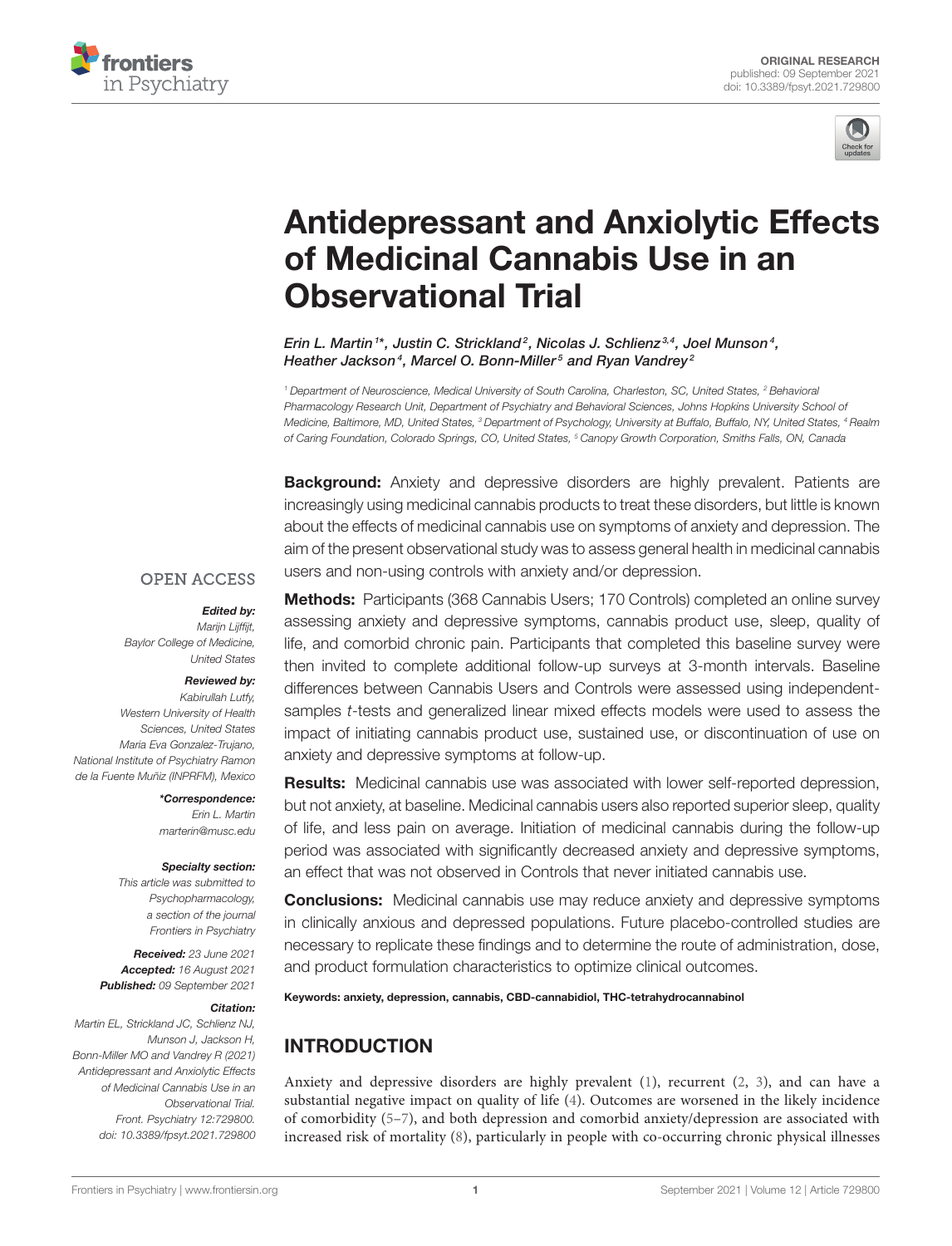[\(9\)](#page-7-7). Yet, treatment is often not pursued despite the availability of multiple treatment options [\(6,](#page-7-8) [10](#page-7-9)[–13\)](#page-7-10).

Several pharmacotherapeutic interventions show efficacy in the treatment of anxiety and depression [\(14,](#page-7-11) [15\)](#page-7-12). However, many patients are skeptical about the use of medication [\(16,](#page-8-0) [17\)](#page-8-1), and antidepressants, the most frequently prescribed of these medications [\(18,](#page-8-2) [19\)](#page-8-3), are not without contraindications. Adverse events are fairly common across antidepressant drug classes, and can disincentivize initiation and contribute to discontinuation of pharmacotherapy [\(14,](#page-7-11) [20](#page-8-4)[–24\)](#page-8-5). Further, although antidepressants are demonstrably superior to placebo at alleviating symptoms of both anxiety and depression, effect sizes are small [\(14,](#page-7-11) [25\)](#page-8-6), and, thus, may not always be perceptible at the patient level. Finally, discontinuation of antidepressant treatment after sustained use is associated with a withdrawal syndrome in most patients that ranges in severity and can last for several months [\(26\)](#page-8-7). Taken together, even though there is clear evidence of efficacy for antidepressants at the population level, perceived variability in cost-benefit ratio at the patient level means many people with anxiety or depression are interested in alternative options.

In this vein, an increasing number of people struggling with anxiety and/or depression are trying cannabis products for symptom management [\(27](#page-8-8)[–29\)](#page-8-9). Cannabis products can generally be separated into three "chemotypes" based on the predominant chemical constituents: (1)  $\Delta$ 9-tetrahydrocannabinol (THC) dominant products, (2) cannabidiol (CBD) dominant products, and (3) products that contain roughly equal amounts of both THC and CBD. Published studies on the impact of cannabis use on anxiety and depression have shown mixed results, and often vary based on the chemotype of the product under investigation and the duration of the dosing regimen. For example, the two studies in which THC was acutely administered to people with clinical anxiety showed limited evidence of anxiolysis [\(30,](#page-8-10) [31\)](#page-8-11), but chronic nabilone (oral synthetic THC analog) administration over 4 weeks was associated with a significant reduction in anxiety in a placebo-controlled trial [\(32\)](#page-8-12). Differential effects of cannabinoid type 1 receptor (CB1R) agonists, like THC, observed in long-term vs. acute dosing studies may be a product of increased CB1R binding on cortical glutamatergic neurons due to CB1R downregulation on GABAergic terminals [\(33,](#page-8-13) [34\)](#page-8-14); a similar mechanism is implicated in the dose-dependent effects of acute THC exposure on anxiety [\(33\)](#page-8-13). Neuroplasticity following extended exposure may also explain anxiogenesis frequently reported in cannabis withdrawal [\(35\)](#page-8-15).

Effects of THC treatment on depression also appear mixed, though no clinical trials have been conducted to examine a direct effect of THC on depressive symptoms. Epidemiological studies suggest that non-medicinal ("recreational") use of cannabis, which is typically THC-dominant, may be associated with increased risk of developing a depressive disorder [\(36\)](#page-8-16) and greater depressive symptom severity [\(37\)](#page-8-17), an association not observed for anxiety disorders [\(38\)](#page-8-18). Rather than being causative, however, non-medicinal cannabis use may instead represent an attempt at self-medication during a prodromal period. Indeed, the CB1R agonist activity of THC mimics endogenous cannabinoid signaling, which is notably downregulated in women with clinical depression [\(39\)](#page-8-19), and endogenous cannabinoids appear to regulate neural serotonergic signaling [\(40\)](#page-8-20). THC itself can produce feelings of euphoria [\(41\)](#page-8-21), and clinical trials of a CB1R antagonist were discontinued following reported increases in depression and suicidality [\(42\)](#page-8-22). However, THC has shown no evidence of antidepressant efficacy when assessed as a secondary outcome in treatment trials for chronic pain, though self-reported depression scores in these trials were already low at baseline [\(43](#page-8-23)[–45\)](#page-8-24).

CBD, a phytocannabinoid that lacks the abuse liability of THC [\(46\)](#page-8-25), has potential for therapeutic use in psychiatry. CBD has shown anxiolytic efficacy both acutely [[\(47,](#page-8-26) [48\)](#page-8-27) but see [\(31\)](#page-8-11)] and following chronic treatment in people with clinical anxiety [\(49\)](#page-8-28). Preclinical evidence suggests that anxiolytic effects are produced via 5-HT1A receptor agonism in both acute [\(50–](#page-8-29) [52\)](#page-8-30) and chronic dosing models, without impacting 5-HT1A receptor expression [\(53\)](#page-8-31). This lack of neural remodeling may explain why CBD discontinuation does not appear to produce a THC-like withdrawal syndrome [\(54\)](#page-9-0). Additionally, the proposed serotonergic mechanism of CBD is distinct from that used by most common antidepressant medications, which selectively inhibit cellular reuptake of serotonin and/or norepinephrine (SSRIs, SNRIs), and is instead more comparable to the anxiolytic medication buspirone [\(55\)](#page-9-1). Like CBD, buspirone does not appear to produce a withdrawal syndrome [\(56\)](#page-9-2). Antidepressant effects of CBD have also been consistently demonstrated preclinically following both acute and chronic administration [\(57–](#page-9-3)[60\)](#page-9-4), though no clinical trials have yet been published. Antidepressant effects appear to be a product of the same serotonergic mechanism that drives anxiolysis [\(57,](#page-9-3) [58\)](#page-9-5), and have been shown to synergize with other serotonergic medications [\(61\)](#page-9-6). This again draws comparison with buspirone, which shows evidence of efficacy both as a depression monotherapy [\(62\)](#page-9-7) or as an adjunct treatment to SSRIs [\(63\)](#page-9-8).

Research evaluating the anxiolytic or antidepressant effects of products with a more balanced THC:CBD ratio is limited. Some studies in humans indicate that concurrent CBD/THC administration attenuates anxiogenic effects produced by THC [\(64,](#page-9-9) [65\)](#page-9-10), but this has not been observed consistently [\(66,](#page-9-11) [67\)](#page-9-12) and may be dose-dependent [\(68\)](#page-9-13). This inconsistency is mirrored in the preclinical literature [\(69](#page-9-14)[–71\)](#page-9-15), making it difficult to determine a responsible mechanism given the diverse pharmacological activity of CBD [\(72,](#page-9-16) [73\)](#page-9-17). Balanced THC:CBD products have also not been assessed for efficacy in psychiatric populations, though effects on anxiety and depression have been reported as secondary outcomes in clinical trials for other conditions. Nabiximols produced no effect on symptoms of anxiety or depression in people with multiple sclerosis [\(74\)](#page-9-18) or in people with chronic pain due to cancer [\(75\)](#page-9-19). Notably, both of these studies listed current psychiatric diagnosis as exclusion criteria, making it difficult to extrapolate these outcomes to people with clinical anxiety or depression.

Given these conflicting outcomes, the impact of medicinal cannabis use on anxiety and depression remains an open question. Our group previously found that medicinal cannabis users reported reduced anxiety and depression when compared to a control group that was considering, but had not yet initiated medicinal cannabis use [\(76\)](#page-9-20). This impact of cannabis use was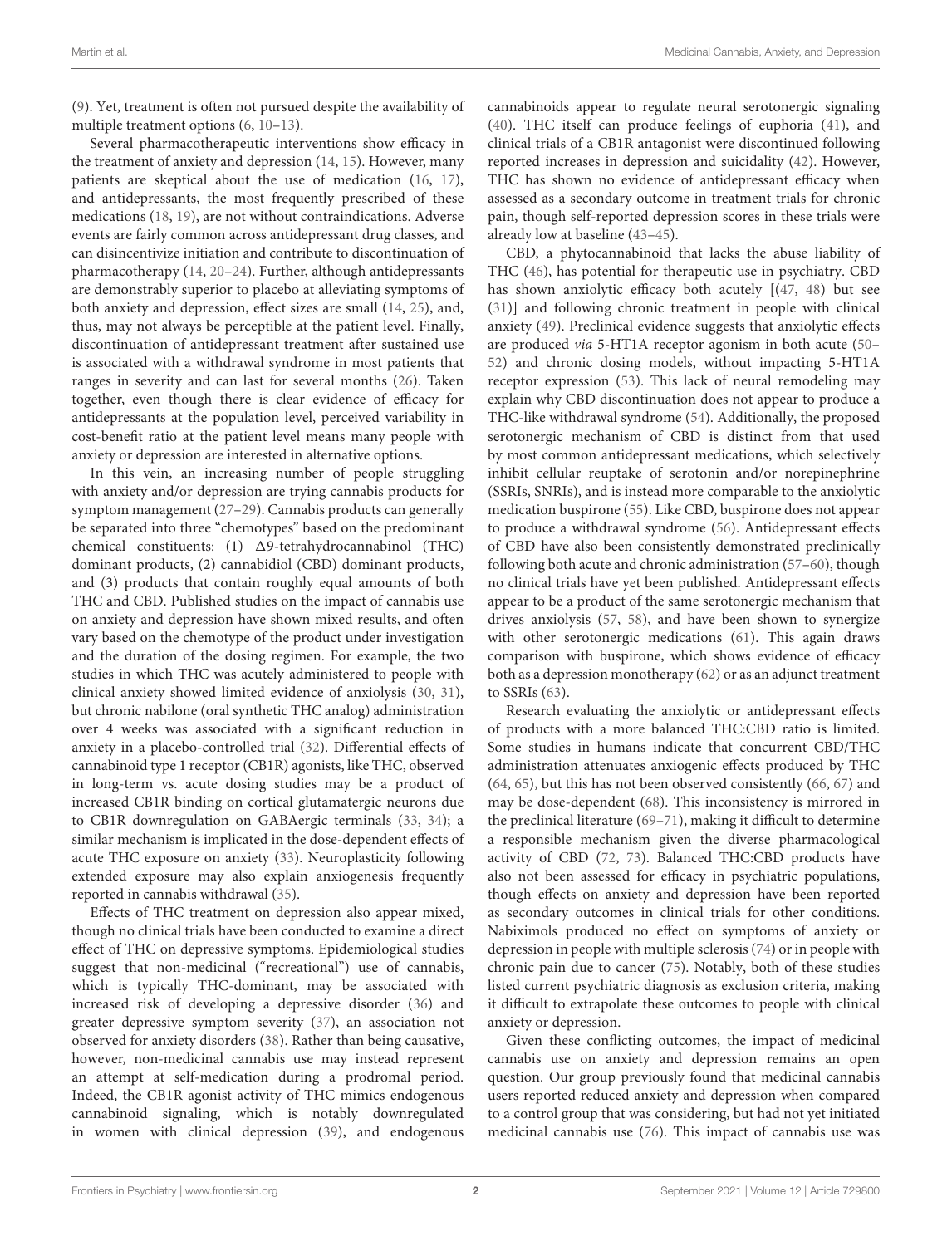observed both cross-sectionally and longitudinally. However, effect sizes were only modest, and this was likely a product of the diverse array of clinical conditions represented in the sample. The purpose of the current study was to extend prior findings by limiting our focus to only participants that reported having anxiety and/or depression. We also expand on other epidemiological work that has principally focused on the impact of non-medicinal cannabis use on symptoms of anxiety and depression by providing insight into the effects of medicinal cannabis use on these symptoms.

# MATERIALS AND METHODS

# Study Design

The analyses herein represent a subsample of participants that were enrolled in the parent study between April 2016 and July 2020 [\(76\)](#page-9-20). Briefly, the parent study was a collaboration between Johns Hopkins University School of Medicine (Baltimore, MD) and the Realm of Caring Foundation (Colorado Springs, CO), and comprised a series of online surveys (Qualtrics, Provo, UT). Participants were recruited from the Realm of Caring patient registry and via social media advertisements. Those interested in participating were provided with a unique identification number, a study overview, and instructions for survey completion. Those interested in enrolling provided informed consent before beginning the baseline survey. Upon completion of the baseline survey, participants were invited to complete additional followup surveys at 3-month intervals. Compensation for completing each survey was entry into a monthly drawing for a \$50 gift card. All procedures were approved by the Johns Hopkins IRB.

# **Participants**

Study participants were people that completed the baseline survey and reported having anxiety and/or depression ( $n =$ 538). Participants were included if they were at least 18 years old and endorsed having major depressive disorder, postpartum depression, dysthymia, premenstrual dysphoric disorder, seasonal affective disorder, generalized anxiety disorder, panic disorder, social anxiety disorder, and/or agoraphobia. Participants that did not list a specific disorder and instead only endorsed "anxiety" or "depression" were also included. Of this sample,  $n = 368$  participants reported current use of medicinal cannabis products at baseline ("Cannabis Users"), and  $n = 170$ were considering the use of medicinal cannabis, but had not yet initiated use ("Controls"). Follow-up assessments were offered every 3 months after enrollment until the study closed in July 2020, and participants could complete as many as desired. Of the participants that completed the baseline survey,  $n = 211$ completed at least one follow-up assessment ( $n = 145$  Cannabis Users;  $n = 66$  Controls), and the average number of completed assessments for these participants was  $2.2$  (median  $= 1$ ). Followup assessments were recorded at an average of 14 months  $(SD = 9)$  post-baseline, and the longest follow-up occurred 44 months after baseline. All follow-up assessments completed were included in longitudinal analyses.

# Outcome Measures

Surveys included validated self-report questionnaires and investigator-developed measures of health outcomes. Participants self-reported demographic information and any current medical condition(s). Medicinal cannabis use was evaluated using both multiple choice and free-response items pertaining to current use of medicinal cannabis, cannabis product type (e.g., dried flower, hemp extract oil), chemotype (e.g., THC-dominant, CBD-dominant, and balanced THC:CBD ratio), product dosing regimen, and product route of administration. Information pertaining to current use of prescription medication(s) was also collected.

Current symptoms of depression and anxiety were evaluated using the Hospital Anxiety and Depression Scale (HADS) [\(77\)](#page-9-21), in which a score  $\geq 8$  on either subscale indicates clinical concern. The abbreviated version of the World Health Organization Quality of Life assessment (WHOQOL-BREF) was used to assess perceived quality of life, health satisfaction, and mood [\(78\)](#page-9-22). Sleep was assessed using the Pittsburgh Sleep Quality Index (PSQI) [\(79\)](#page-9-23), as sleep dysfunction is a symptom of both anxiety and depressive disorders [\(80\)](#page-9-24). Consistent with epidemiological reports [\(81\)](#page-9-25), chronic pain disorders were highly prevalent in this sample. Thus, recent pain was also assessed using the Numeric Pain Rating Scale (NPRS) [\(82\)](#page-9-26). The free-response question "How has the therapeutic use of cannabis/cannabinoids harmed the participant?" provided participants with the opportunity to disclose any adverse effects of cannabis use.

# Analyses

Descriptive statistics were used to summarize participant demographics, cannabis use patterns, and qualitative effects of cannabis use. Demographic differences by cannabis use were evaluated using independent samples t-tests (continuous measures) or Fisher's exact test (dichotomous measures). Independent-samples t-tests were used to assess baseline differences between Cannabis Users and Controls on the depression and anxiety subscales of the HADS, overall sleep quality score on the PSQI, past-month average and worst pain on the NPRS, and components of the WHOQOL-BREF. Independent-samples t-tests were used for these baseline, crosssectional analyses given the comparison of two independent groups (Cannabis User vs. Control). Logistic regression was used to compare baseline group differences in possible clinical cases based on the HADS anxiety and depression cutoff scores (≥8). Additional 2-way ANOVAs were conducted for anxiety and depression scores evaluating interactions between cannabis product use and participant gender, cannabis product use and concomitant use of serotonergic medications, and cannabis product use and psychiatric subtype (Anxiety Only, Depression Only, or Both). As many participants reported use of multiple cannabis product chemotypes, chemotype differences were evaluated using independent-samples t-tests comparing (1) Cannabis Users who did vs. did not use CBD-dominant products and (2) did vs. did not use THC-dominant products. Baseline associations between HADS depression and anxiety scores with past-month average pain on the NPRS were assessed using Pearson correlations.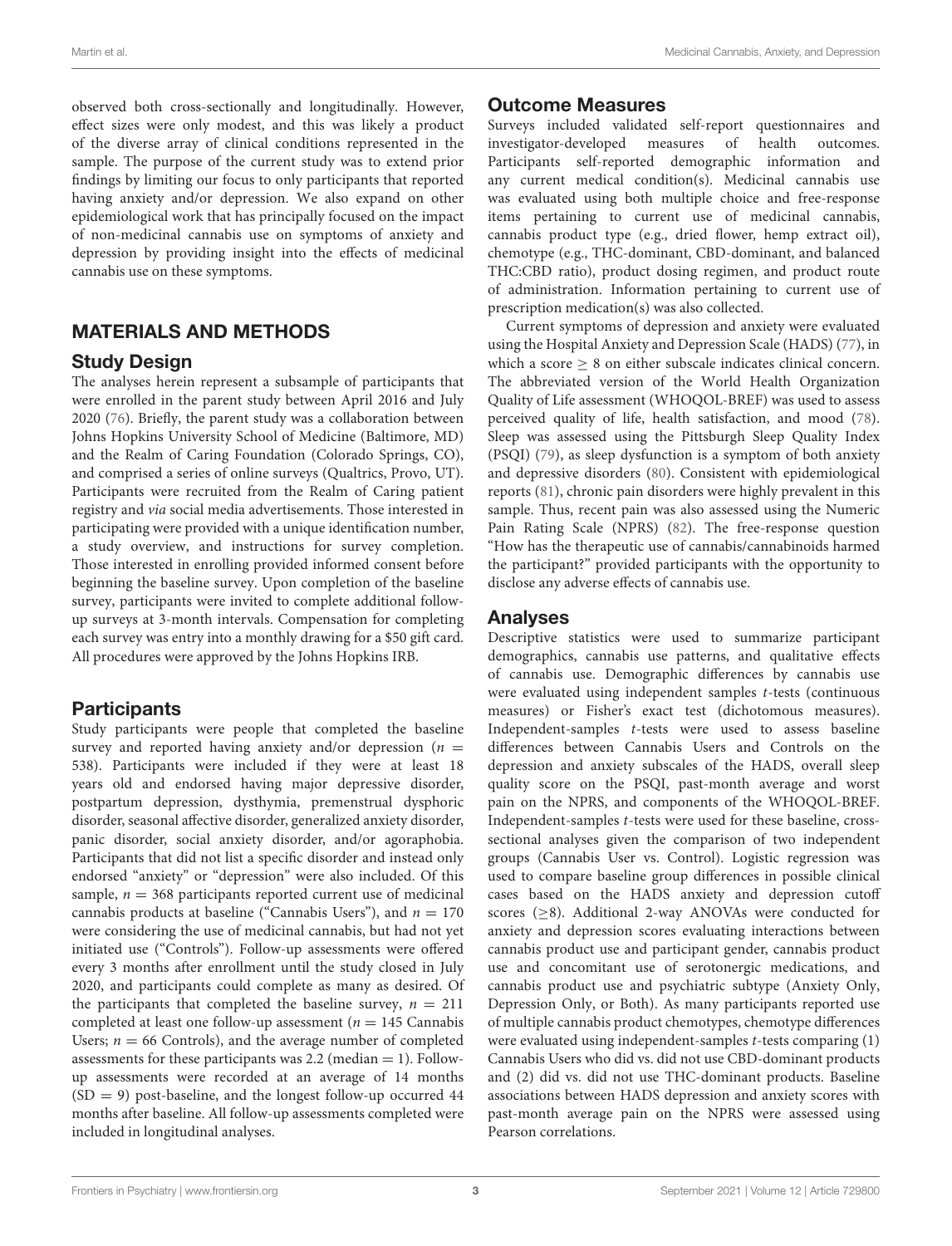#### <span id="page-3-0"></span>TABLE 1 | Demographics.

|                                         | Cannabis Users ( $n = 368$ ) | Controls $(n = 170)$ | р       |
|-----------------------------------------|------------------------------|----------------------|---------|
| Age, Mean (SD)                          | 46 (13)                      | 46 (12)              | 0.96    |
| Women, $n$ $(\%)$                       | 286 (78%)                    | 141 (83%)            | 0.17    |
| White, $n$ $(\%)$                       | 298 (85%)                    | 148 (89%)            | 0.34    |
| Post-secondary degree, n (%)            | 216 (60%)                    | 107 (63%)            | 0.50    |
| Psychiatric condition                   |                              |                      | 0.28    |
| Anxiety only, n (%)                     | 134 (36%)                    | 50 (29%)             |         |
| Depression only, n (%)                  | 54 (15%)                     | 27 (16%)             |         |
| Both anxiety and depression, n (%)      | 180 (49%)                    | 93 (55%)             |         |
| Use of serotonergic medication, $n$ (%) | 116 (33%)                    | 80 (51%)             | < 0.001 |
| Comorbid chronic pain, n (%)            | 250 (68%)                    | 121 (71%)            | 0.48    |

Percentages calculated for participants without missing data on that item.

For longitudinal data, generalized linear mixed effect models were used to evaluate changes over time in HADS subscale scores and the Psychological domain of the WHOQOL-BREF for three groups (1) baseline Controls who initiated cannabis use ("Initiators";  $n = 36$ ), (2) baseline Controls who did not initiate cannabis use ("Non-initiators";  $n = 23$ ), and [\(3\)](#page-7-2) baseline Cannabis Users who continued use ("Sustainers";  $n = 121$ ). Participants that either discontinued cannabis use  $(n = 10)$  or alternated between use and non-use across follow-up assessments  $(n = 21)$  were not analyzed due to small sample size and to maintain consistency in analyses, respectively. Generalized linear mixed effect models were used to account for the repeated measurement over time, inclusion of participants with missing data, and inclusion of continuous predictors. Statistical tests evaluated if changes over time differed by group (Group  $\times$  Time interactions) with within-group tests conducted for significant interactions. Missing data were treated as missing at random and addressed using full-information-maximumlikelihood estimation procedures given evidence that attrition in follow-up was not significantly related to baseline anxiety or depression scores (see Discussion). All tests were conducted as two-tailed tests with an initial alpha level of 0.05. A Bonferroni correction was then used to adjust for multiple comparisons in cross-sectional analyses, setting the new alpha level for these at 0.00132 (0.05/38). Analyses were conducted in R.

## RESULTS

## **Demographics**

Participants were mostly female (79%), Caucasian (83%), and had a mean age of 46 years old (SD = 13) at baseline (**[Table 1](#page-3-0)**). Participants predominantly reported having comorbid anxiety and depression (51%), followed by anxiety alone (34%), and depression alone (15%). Most participants reported having a co-occurring chronic pain disorder (69%). Just over onethird of participants reported use of serotonergic medication(s) to treat depression and/or anxiety (36%) (**[Table 2](#page-4-0)** details serotonergic medication and doses). Fewer Cannabis Users endorsed serotonergic medication use compared with Controls [OR = 0.49,  $p < 0.001$ ]. No other differences were observed between groups (all  $p > 0.17$ ).

## Cannabis Product Use

Ninety-five participants (26%) endorsed medicinal cannabis use, but did not know the cannabinoid content of the product(s). Among Cannabis Users that did know the chemotype of product(s) they used, most reported use of CBD-dominant products (82%), followed by THC-dominant (23%), balanced THC:CBD (7%), and products for which the highest concentration was a "minor cannabinoid" [e.g., cannabigerol (CBG), cannabinol (CBN); 5%]. Nearly one-third of participants ( $n = 122$ ) reported use of multiple cannabis product types, including products with unknown chemical composition. These participants were counted as contributing to each of the reported chemotype categories in the distributions and in analyses of medicinal cannabis efficacy by chemotype. For example, participants that indicated concurrent use of both CBD-dominant and THC-dominant products were counted for both the 82 and 23% figures reported above. Most participants that used THC-dominant products also used a CBD-dominant product (83%), but only 24% of participants that used a CBD-dominant product also used a THC-dominant product.

A subset of study participants ( $n = 139$ ) reported use of specific CBD-dominant products for which certificates of analysis were obtained from manufacturers in order to calculate total daily CBD/THC dose. The mean oral CBD daily dose reported was 61 mg (median  $= 30$  mg; range  $= 0.4$ -1,050 mg) and the mean oral THC dose was 2.1 mg (median  $= 1$  mg; range  $\leq 0.01 -$ 40.3 mg). Mean daily doses were 0.8 mg/kg CBD (median  $= 0.46$ ) mg/kg; range  $\leq 0.01 - 10.1$  mg/kg) and 0.03 mg/kg THC (median  $= 0.02$  mg/kg; range  $\leq 0.01 - 0.39$  mg/kg) when adjusted for body weight.

## Depression and Anxiety

Cannabis Users reported lower baseline depression  $[t_{(528)}]$  = 4.995,  $p < 0.001$ , and  $d = 0.47$ , but not anxiety  $[t_{(533)} = 1.686,$  $p = 0.09$ ,  $d = 0.16$ , on the HADS compared with Controls (**[Figure 1](#page-5-0)**). Cannabis Users were also more likely to present below the HADS cutoff for clinical concern (scores  $\geq$  8) for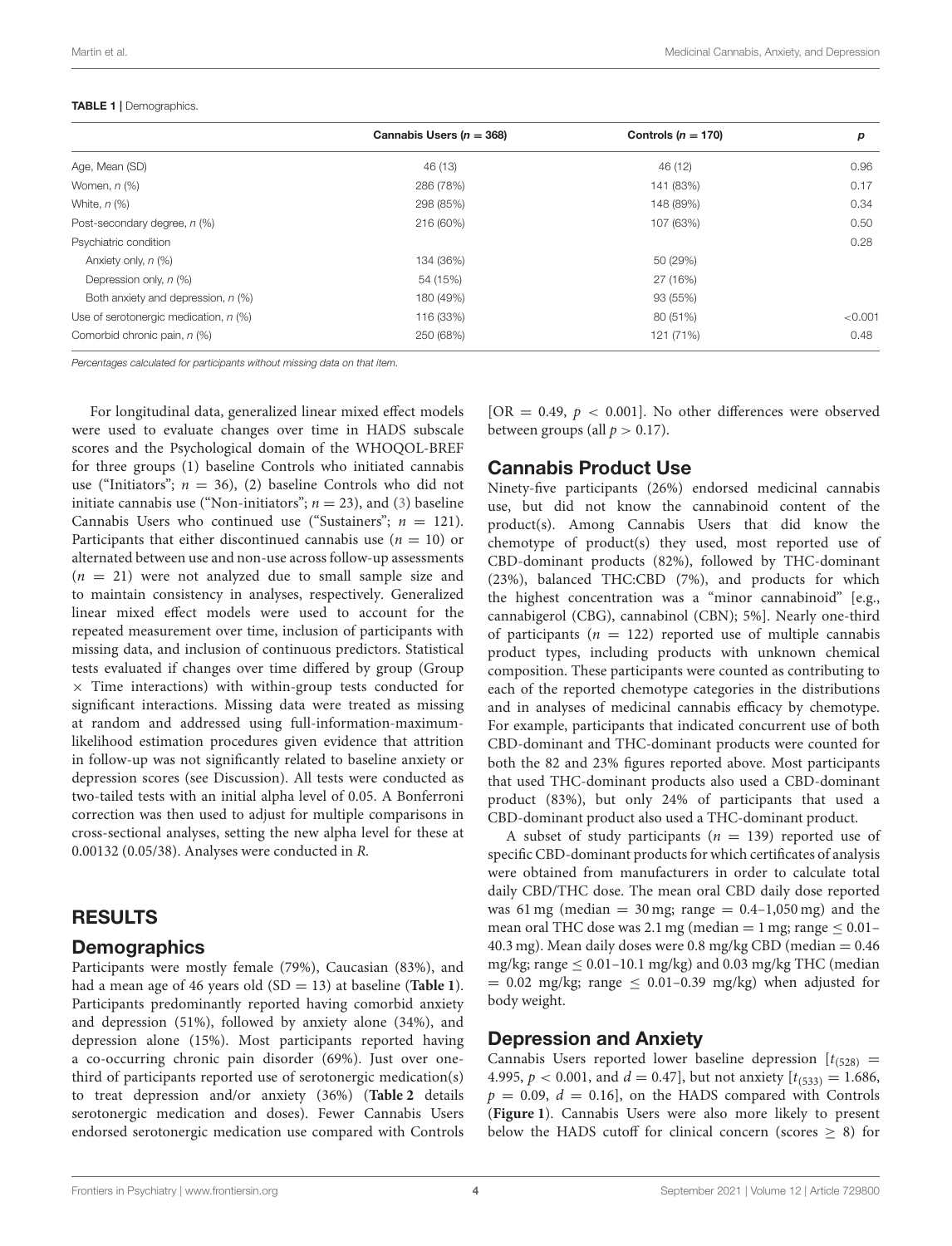<span id="page-4-0"></span>

|                  | Median daily dose in mg (range; % taking) |                     |  |
|------------------|-------------------------------------------|---------------------|--|
|                  | Cannabis users ( $n = 116$ )              | Controls $(n = 80)$ |  |
| Duloxetine       | 60 (20-120; 21%)                          | 60 (30-120; 19%)    |  |
| Sertraline       | 100 (25-200; 19%)                         | 100 (12.5–150; 20%) |  |
| Venlafaxine      | 150 (37.5-300; 10%)                       | 150 (37.5-300; 21%) |  |
| Fluoxetine       | 40 (10-150; 13%)                          | 40 (10-80; 18%)     |  |
| Escitalopram     | 20 (1.5–20; 16%)                          | 20 (5-30; 14%)      |  |
| Trazodone        | 100 (37.5–125; 9%)                        | 50 (50-200; 10%)    |  |
| <b>Buspirone</b> | 35 (30-60; 7%)                            | 17.5 (5-30; 4%)     |  |
| Mirtazapine      | 15 (7.5-30; 7%)                           | 22.5 (15-30; 4%)    |  |
| Citalopram       | 40 (10–60; 5%)                            | 20 (20-40; 4%)      |  |
| Paroxetine       | 40 (20-40; 3%)                            | 30 (20-40; 3%)      |  |
| Desvenlafaxine   | 75 (50-150; 3%)                           | 50 (50; 1%)         |  |
| Vortioxetine     | 10 (10; 2%)                               | 10 (10; 1%)         |  |
| Vilazodone       | 20 (20; 1%)                               |                     |  |
| Levomilnacipran  |                                           | $-(-, 1\%)$         |  |

Twenty-nine participants ( $n = 16$  Cannabis Users;  $n = 13$  Controls) reported use of multiple medications.

depression [OR = 2.33,  $p < 0.001$ ], but not anxiety [OR = 1.19,  $p = 0.50$ . These findings remained after correcting for multiple comparisons. No interactions were observed between cannabis use and participant gender, psychiatric subtype, or use of serotonergic medication on anxiety or depression scores (all p  $> 0.07$ ).

#### Sleep

Cannabis Users reported significantly better past-month sleep quality than Controls at baseline on the PSQI  $[t_{(463)} = 3.209, p =$ 0.001, and  $d = 0.32$ ]. This remained significant after correction for multiple comparisons.

## Quality of Life

Cannabis Users rated their overall quality of life more highly than Controls at baseline  $[t_{(525)} = -3.327, p < 0.001,$  and d = 0.31], reported greater health satisfaction  $[t_{(525)} = -4.248, p$  $<$  0.001, and  $d = 0.40$ , and had higher Psychological domain scores  $[t_{(524)} = 5.35, p < 0.001,$  and  $d = 0.50$  on the WHOQOL-BREF. These findings remained significant after correction for multiple comparisons.

## Pain

Cannabis Users reported lower past-month average pain at baseline relative to Controls  $[t_{(527)} = 3.281, p = 0.001,$  and d  $= 0.31$ ], but no difference was observed in worst pain on the NPRS  $[t_{(525)} = 0.987, p = 0.324, and d = 0.09]$ . Average pain was positively correlated with HADS depression scores in both Cannabis Users  $[r = 0.4, p < 0.001]$  and Controls  $[r = 0.37, p <$ 0.001], consistent with prior research in people with chronic pain [\(84\)](#page-9-27). Average past-month pain was also positively correlated with HADS anxiety scores in Cannabis Users, albeit to a lesser extent  $[r = 0.25, p < 0.001]$ , and uncorrelated in Controls  $[r = 0.1, p]$   $= 0.18$ ]. These findings remained the same after correction for multiple comparisons.

## Chemotype

Comparing Cannabis Users based on chemotype indicated that CBD-dominant product use was associated with lower HADS depression scores  $[t_{(359)} = 2.609, p = 0.009, \text{ and } d = 0.36]$ , improved quality of life  $[t_{(358)} = 2.849, p = 0.005,$  and  $d = 0.39$ ], and higher Psychological domain scores on the WHOQOL-BREF  $[t_{(357)} = 2.02, p = 0.04, \text{ and } d = 0.27]$  compared to non-use of CBD products. These findings were no longer significant after correction for multiple comparisons. Outcomes did not differ in Cannabis Users based on use vs. non-use of THC dominant products (all  $p > 0.05$ ; all  $d < 0.25$ ).

#### Adverse Events

In response to the question "How has therapeutic use of cannabis harmed the participant?," the majority of Cannabis Users reported no perceived harms (61%) or left this question blank (14%). Harms that were reported included high cost (7%), social stigma or legal issues (5%), intoxication (2%), unpleasant effects associated with inhalation (e.g., smell of smoke, worsening asthma; 2%), impaired cognition (2%), fatigue (2%), and gastrointestinal problems or nausea (1%). Ten participants (3%) reported that medicinal cannabis worsened symptoms of anxiety or caused paranoia, and one participant (<1%) reported that it worsened symptoms of depression. Five percent of cannabis users reported other unique harms (i.e., for which they represented an n of 1).

The incidence of adverse events differed by chemotype. Though no differences were observed between CBD and non-CBD users, a significantly greater proportion of THC users that responded to this question reported an adverse event relative to non-THC users [38 vs. 26%;  $p = 0.04$ ]. A higher percentage of THC users reported intoxication [6 vs. 2%;  $p = 0.04$ ], unpleasant effects associated with inhalation [6 vs.  $\lt 1\%$ ;  $p =$ 0.004], and worsened symptoms of anxiety or paranoia [8 vs. 2%;  $p = 0.02$  relative to non-THC users. A greater proportion of THC users also reported harms involving social stigma or legal issues compared to non-THC users [12 vs. 3%;  $p = 0.009$ ]. These findings were no longer significant after correction for multiple comparisons.

# Longitudinal Impact on Depression and Anxiety

An interaction was observed between timepoint (baseline vs. follow-up) and longitudinal group (Initiator, Sustainer, Noninitiator) for both HADS anxiety  $[p = 0.04]$  and depression  $[p]$ = 0.009] scores, and for Psychological domain scores on the WHOQOL-BREF  $[p = 0.02]$ . Within-group analyses indicated that Initiators reported a significant reduction in both mean anxiety [ $b = -2.52$ ,  $p < 0.001$ ] and depression [ $b = -2.57$ ,  $p < 0.001$ ] scores from baseline to follow-up assessments (i.e., improved symptoms; **[Figure 2](#page-6-0)**); improvement was also observed for Psychological domain scores  $[b = 1.39, p < 0.001]$ . This effect was observed to a lesser extent in Sustainers for HADS anxiety  $[b = -1.40, p < 0.001]$  and depression  $[b = -0.65, p]$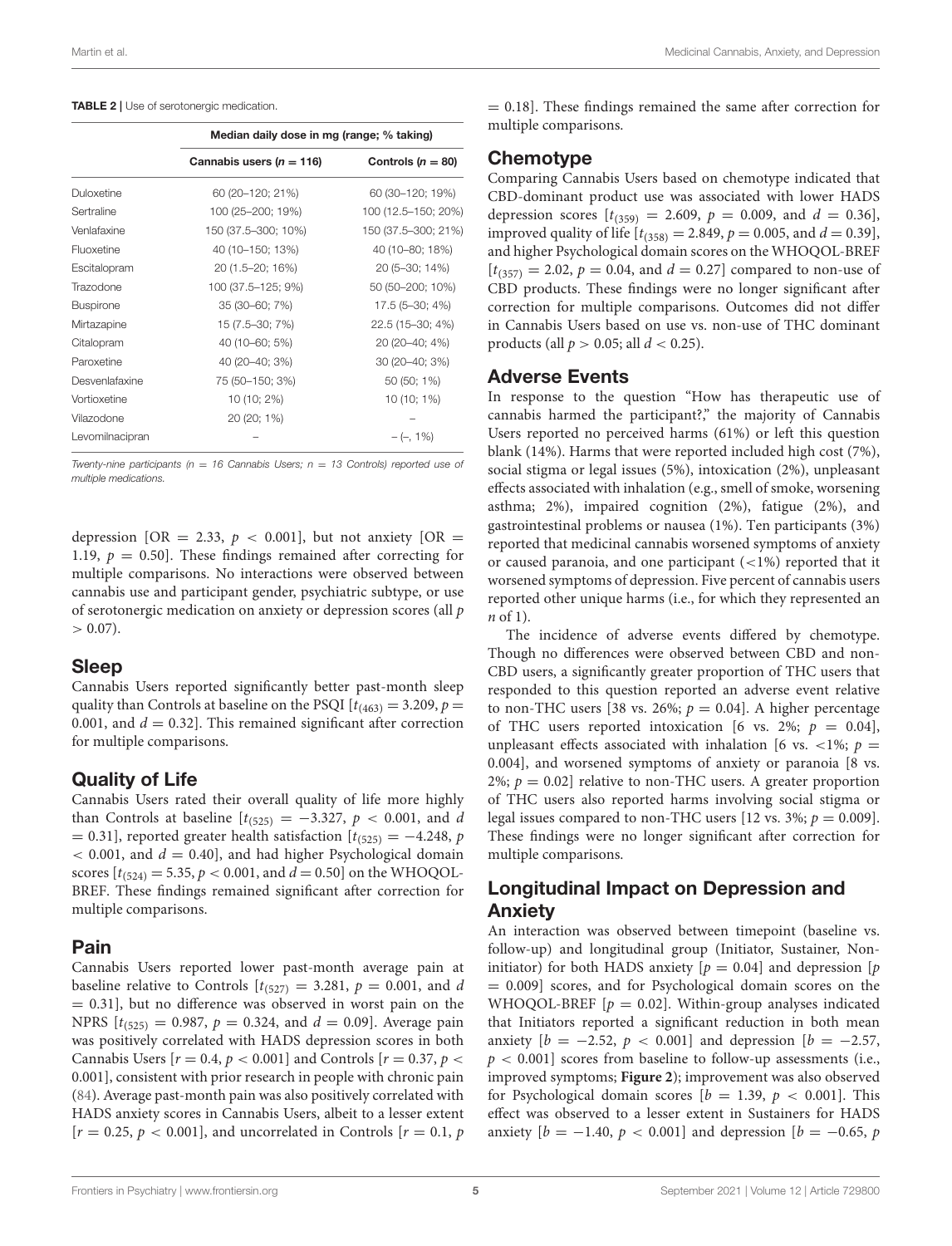

<span id="page-5-0"></span> $= 0.03$ ] and insignificantly in the Psychological domain  $[b]$ 0.33,  $p = 0.07$ ]. Non-initiators did not report changes in HADS anxiety  $[b = -0.25, p = 0.67]$ , depression  $[b = -0.67, p = 0.67]$ 0.24], or Psychological domain  $[b = 0.42, p = 0.25]$  scores during the study.

Evaluation of clinical cutoffs revealed similar results wherein Initiators showed greater odds of going below clinical cutoffs (scores  $\geq$  8) [\(77\)](#page-9-21) at follow-up for HADS anxiety [OR = 14.07, p  $= 0.002$ ] and depression [OR  $= 6.47, p = 0.01$ ] scales, Sustainers did to a smaller extent for both anxiety  $[OR = 3.79, p = 0.001]$ and depression  $[OR = 2.56, p = 0.02]$ , but Non-initiators did not show a significant change in odds for either anxiety  $[OR = 0.03,$  $p = 0.33$  or depression [OR = 1.63,  $p = 0.66$ ].

# **DISCUSSION**

Despite the high incidence of anxiety and depressive disorders, particularly among women [\(1\)](#page-7-0), many people suffering with these conditions do not pursue treatment [\(6,](#page-7-8) [10](#page-7-9)[–13\)](#page-7-10) and pharmacotherapeutic options remain subpar [\(14,](#page-7-11) [23,](#page-8-32) [25\)](#page-8-6). Here, we evaluated symptoms of anxiety and depression, as well as other general health metrics, in a convenience sample of medicinal Cannabis Users with anxiety and/or depression in comparison with a non-using Control group in a longitudinal web-based survey study. In the cross-sectional comparison at baseline, Cannabis Users self-reported less severe depression, but not anxiety. This effect was strongest among participants using CBD-dominant products, and was not impacted by participant gender or concurrent use of serotonergic antidepressants. Cannabis Users also reported superior sleep, quality of life, and lower average pain relative to Controls at baseline. Adverse effects attributed by participants to cannabis product use were infrequent, were more associated with THCdominant product use, and, with the exception of nausea, were distinct from those typically associated with antidepressants [\(21,](#page-8-33) [23\)](#page-8-32). In longitudinal analyses, participants who initiated medicinal cannabis use during the follow-up period showed a significant reduction in both depression and anxiety symptoms. A similar, albeit smaller magnitude, effect was observed in participants that sustained medicinal cannabis use throughout the study, suggesting an improvement in anxiety and depression symptoms with both the onset of cannabis use and with extended use.

A handful of studies have previously examined the anxiolytic effects of THC [\(30–](#page-8-10)[32\)](#page-8-12) and CBD [\(31,](#page-8-11) [47–](#page-8-26)[49\)](#page-8-28) in clinical populations, and most of these have found a positive effect. While we observed no effect of medicinal cannabis use on anxiety at baseline, participants that initiated cannabis use during the follow-up period reported a significant reduction in anxiety that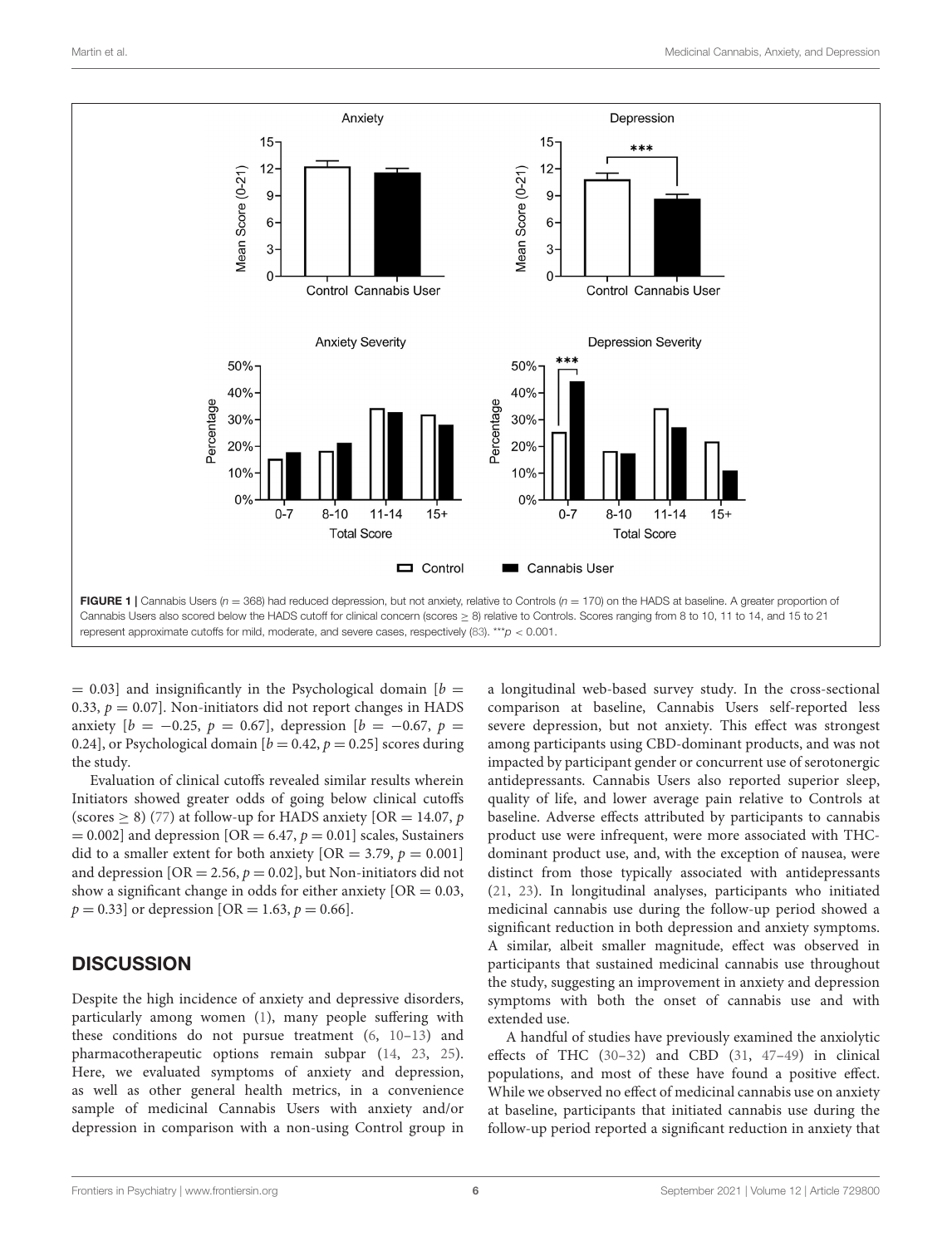

<span id="page-6-0"></span>was not mirrored in Non-initiators. This discrepancy between cross-sectional and longitudinal anxiety outcomes may reflect on the therapeutic window for CBD. As participants may have been using medicinal cannabis for any period of time prior to baseline assessment to be considered a Cannabis User, differences in outcomes may be attributable to the development of tolerance to anxiolytic effects of cannabinoids, although positive effects observed in the Sustainer group suggest otherwise. Alternatively, this discrepancy may reflect a latency period during which the clinical benefits of cannabinoids for anxiety are not yet observed. Controlled clinical studies and dense sampling data (e.g., ecological momentary assessment) are needed to clarify these early-in-treatment effects with greater precision. It is also important to note that the CBD doses used in trials that found an anxiolytic effect were far greater than the average reported by participants in our study, and the time course for anxiolytic efficacy may differ by dose [\(47–](#page-8-26)[49\)](#page-8-28). Finally, it is possible that anxiolytic effects of CBD may be condition-specific, as symptom improvement has been consistently observed in studies of social anxiety disorder [\(47–](#page-8-26)[49\)](#page-8-28), but not in obsessive compulsive disorder [\(31\)](#page-8-11). The heterogeneity of our sample and reliance on self-report for psychiatric condition(s) of a given participant may have precluded observation of anxiolysis at baseline.

Assessment of the antidepressant effects of medicinal cannabis use has thus far been more limited. In our study, we found that Cannabis Users reported reduced depression relative to nonusing Controls at baseline. Consistent with prior research in people with comorbid chronic pain [\(43–](#page-8-23)[45\)](#page-8-24), we found that use of THC-dominant products was not superior to use of non-THC-dominant products in alleviating depression symptoms. In contrast, participants that reported use of CBD-dominant products provided significantly lower depression scores relative to those that did not, consistent with preclinical findings [\(57,](#page-9-3) [85,](#page-9-29) [86\)](#page-9-30). Cannabis Users also reported superior sleep, average pain, and quality of life relative to Controls. This is unsurprising given the interrelated nature of these constructs with depression [\(87](#page-9-31)[–89\)](#page-9-32), and both pain and quality of life have been shown to be improved with traditional antidepressant treatment [\(90,](#page-10-0) [91\)](#page-10-1). Consistent with baseline outcomes, we found that initiation of medicinal cannabis use was associated with a significant reduction in depressive symptoms, sustained use was associated with a modest reduction, and participants that did not use cannabis at all showed no difference in symptom expression between baseline and follow-up. These combined cross-sectional and longitudinal findings show a consistent antidepressant effect of medicinal cannabis.

This study has several limitations. Notably, these outcomes rely entirely on participant self-report. It is possible that some of the symptom improvement reported by medicinal Cannabis Users can be attributable to an expectancy effect, especially in consideration of the low daily CBD doses reported by participants relative to those used in previous clinical studies [\(31,](#page-8-11) [47](#page-8-26)[–49\)](#page-8-28). However, as research in this area is still in its infancy, it is presently unknown what constitutes an optimal dose to maximize antidepressant/anxiolytic efficacy and minimize incidence of side effects, particularly when dosing over an extended period. It is also unclear if minor cannabinoids or terpenes present in wholeplant or "full spectrum" products used in this study, compared with isolated pure chemical substances used in previous research, confer additional therapeutic benefits via an entourage effect [\(92\)](#page-10-2). Similarly, Controls were people that were considering the use of medicinal cannabis to treat their condition. Therefore, it is also not surprising that people who believed medicinal cannabis might assist with their condition enough to initiate use would perceive a substantial benefit. This study additionally represents a convenience sample of people registered with the Realm of Caring foundation willing to complete lengthy online assessments for only modest incentives. People with mild symptoms, with more responsibilities in daily life, or who did not see a substantial improvement from medicinal cannabis treatment may have been less likely to complete the survey. Finally, dosing data could only be obtained for about half of the medicinal Cannabis Users given poor or non-existent labeling information on some retail and all black market cannabis products, and most participants did not complete a followup assessment. Supplemental analyses showed no significant differences in baseline health behavior between participants who did and did not provide follow-up data,  $p > 0.39$ ,  $d < 0.08$ .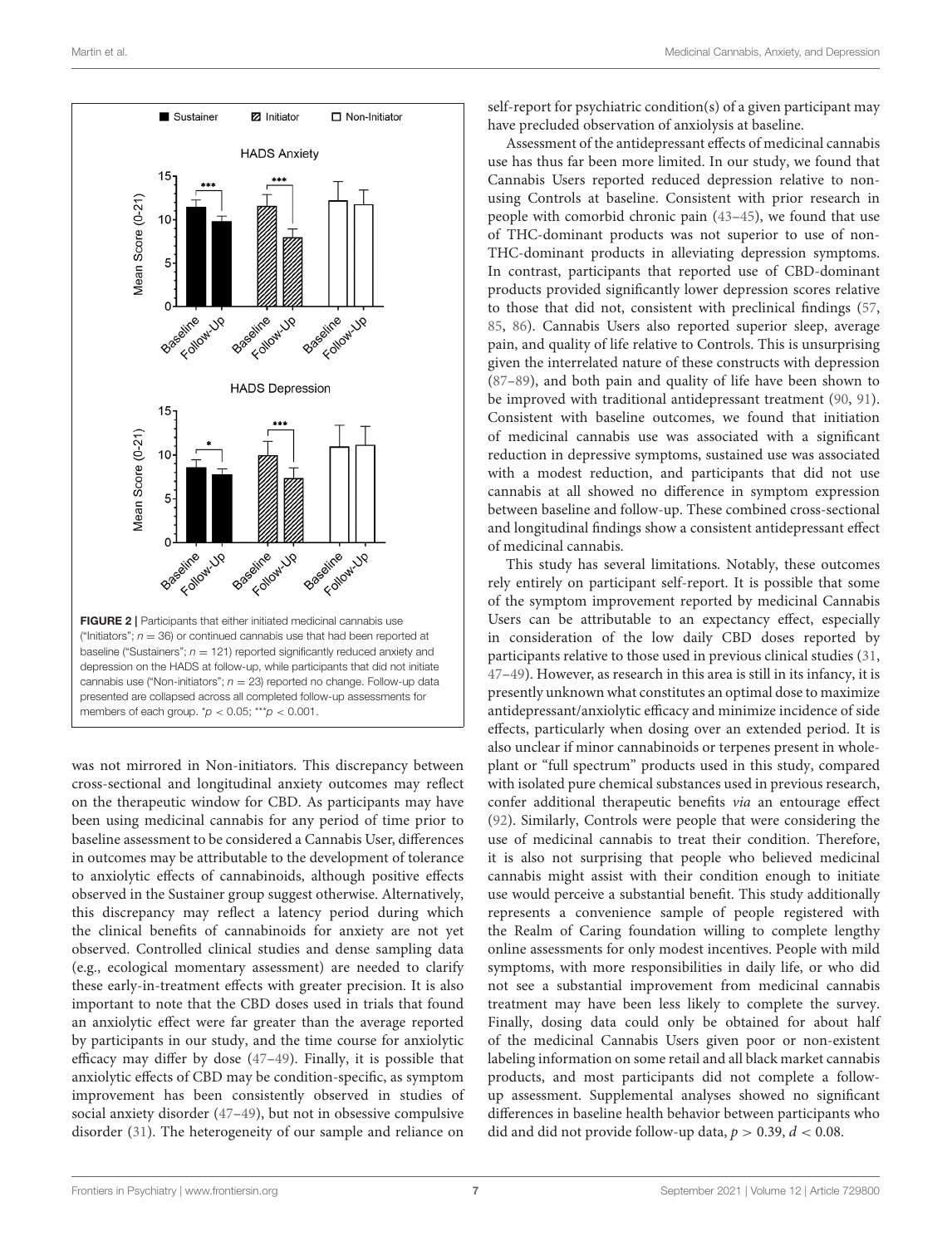In sum, this study suggests that use of CBD-dominant cannabis products is associated with reduced depression in a sample of mostly female, Caucasian adults. The study extends prior research by including a control group, and through a study design that includes both cross-sectional and withinsubject, longitudinal comparisons. Though antidepressant effects of CBD have been consistently reported preclinically [\(57,](#page-9-3) [85,](#page-9-29) [86\)](#page-9-30), our work contributes to the literature by showing a potential for translation across species without many of the negative side effects associated with traditional antidepressants [\(21,](#page-8-33) [23\)](#page-8-32). It is recommended that this antidepressant effect of CBD be evaluated further in placebo-controlled clinical trials, and that participants remain under observation following treatment completion to confirm the absence of a discontinuation syndrome. Additionally, considering the average daily CBD dose reported in our study was quite low relative to previous clinical work [\(31,](#page-8-11) [47–](#page-8-26)[49\)](#page-8-28), future research is necessary to determine best dosing practices to achieve optimal antidepressant effects. Medicinal cannabis products may also alleviate anxiety, but it is unclear if this effect is gated by duration of use. Placebo-controlled clinical trials are necessary to further explore the potential efficacy of CBD in the treatment of anxiety and depression.

# DATA AVAILABILITY STATEMENT

The datasets presented in this article are not readily available because the corresponding author does not own this data. Requests to access the datasets should be directed to Ryan Vandrey (rvandrey@jhmi.edu).

# **REFERENCES**

- <span id="page-7-0"></span>1. Kessler RC, Petukhova M, Sampson NA, Zaslavsky AM, Wittchen H-U. Twelve-month and lifetime prevalence and lifetime morbid risk of anxiety and mood disorders in the United States. Int J Methods Psychiatr Res. (2012) 21:169–84. doi: [10.1002/mpr.1359](https://doi.org/10.1002/mpr.1359)
- <span id="page-7-1"></span>2. Mueller TI, Leon AC, Keller MB, Solomon DA, Endicott J, Coryell W, et al. Recurrence after recovery from major depressive disorder during 15 years of observational follow-up. Am J Psychiatry. (1999) 156:1000–6. doi: [10.1176/ajp.156.7.1000](https://doi.org/10.1176/ajp.156.7.1000)
- <span id="page-7-2"></span>3. Scholten WD, Batelaan NM, Van Balkom AJ, Wjh Penninx B, Smit JH, Van Oppen P. Recurrence of anxiety disorders and its predictors. J Affect Disord. (2013) 147:180–5. doi: [10.1016/j.jad.2012.10.031](https://doi.org/10.1016/j.jad.2012.10.031)
- <span id="page-7-3"></span>4. Rapaport MH, Clary C, Fayyad R, Endicott J. Quality-of-life impairment in depressive and anxiety disorders. Am J Psychiatry. (2005) 162:1171– 8. doi: [10.1176/appi.ajp.162.6.1171](https://doi.org/10.1176/appi.ajp.162.6.1171)
- <span id="page-7-4"></span>5. Bruce SE, Yonkers KA, Otto MW, Eisen JL, Weisberg RB, Pagano M, et al. Influence of psychiatric comorbidity on recovery and recurrence in generalized anxiety disorder, social phobia, and panic disorder: a 12-year prospective study. Am J Psychiatry. (2005) 162:1179–87. doi: [10.1176/appi.ajp.162.6.1179](https://doi.org/10.1176/appi.ajp.162.6.1179)
- <span id="page-7-8"></span>6. Sartorius N, Üstün TB, Lecrubier Y, Wittchen HU. Depression comorbid with anxiety: results from the WHO study on psychological disorders in primary health care. Br J Psychiatry. (1996) 168:38–43. doi: [10.1192/S0007125000298395](https://doi.org/10.1192/S0007125000298395)
- <span id="page-7-5"></span>7. Pini S, Cassano GB, Simonini E, Savino M, Russo A, Montgomery SA. Prevalence of anxiety disorders comorbidity in bipolar depression, unipolar depression and dysthymia. J Affect Disord. (1997) 42:145– 53. doi: [10.1016/S0165-0327\(96\)01405-X](https://doi.org/10.1016/S0165-0327(96)01405-X)

## ETHICS STATEMENT

The studies involving human participants were reviewed and approved by Institutional Review Board of Johns Hopkins University. The patients/participants provided their written informed consent to participate in this study.

# AUTHOR CONTRIBUTIONS

HJ, RV, MB-M, NS, and JM conceptualized and executed the parent survey. EM conceptualized this secondary analysis, curated the data, and drafted the original outline. EM and JS conducted statistical analyses and created the figures and tables. EM, JS, and RV wrote the first and final manuscript drafts. All authors reviewed and edited both manuscript drafts and approved the final manuscript.

# FUNDING

This work was supported by the Realm of Caring Foundation and by National Institute on Drug Abuse (NIDA) grants T32- DA007288 (EM) and T32-DA007209 (NS and JS).

# ACKNOWLEDGMENTS

The authors would like to thank the study participants and staff at the Realm of Caring Foundation and Johns Hopkins University School of Medicine that assisted with this project.

- <span id="page-7-6"></span>8. Mykletun A, Bjerkeset O, Øverland S, Prince M, Dewey M, Stewart R. Levels of anxiety and depression as predictors of mortality: the HUNT study. Br J Psychiatry. (2009) 195:118–25. doi: [10.1192/bjp.bp.108.054866](https://doi.org/10.1192/bjp.bp.108.054866)
- <span id="page-7-7"></span>9. Pratt LA, Druss BG, Manderscheid RW, Walker ER. Excess mortality due to depression and anxiety in the United States: results from a nationally representative survey. Gen Hosp Psychiatry. (2016) 39:39– 45. doi: [10.1016/j.genhosppsych.2015.12.003](https://doi.org/10.1016/j.genhosppsych.2015.12.003)
- <span id="page-7-9"></span>10. Alonso J, Lépine JP. Overview of key data from the European Study of the Epidemiology of Mental Disorders (ESEMeD). J Clin Psychiatry. (2007) 68(Suppl. 2):3–9.<https://pubmed.ncbi.nlm.nih.gov/17288501/>
- 11. Hasin DS, Sarvet AL, Meyers JL, Saha TD, Ruan WJ, Stohl M, et al. Epidemiology of adult DSM-5 major depressive disorder and its specifiers in the United States. JAMA Psychiatry. (2018) 75:336– 46. doi: [10.1001/jamapsychiatry.2017.4602](https://doi.org/10.1001/jamapsychiatry.2017.4602)
- 12. Gum AM, Iser L, King-Kallimanis BL, Petkus A, DeMuth A, Schonfeld L. Six-month longitudinal patterns of mental health treatment utilization by older adults with depressive symptoms. Psychiatr Serv. (2011) 62:1353– 60. doi: [10.1176/ps.62.11.pss6211\\_1353](https://doi.org/10.1176/ps.62.11.pss6211_1353)
- <span id="page-7-10"></span>13. Lorian CN, Grisham JR. Clinical implications of risk aversion: an online study of risk-avoidance and treatment utilization in pathological anxiety. J Anxiety Disord. (2011) 25:840–8. doi: [10.1016/j.janxdis.2011.04.008](https://doi.org/10.1016/j.janxdis.2011.04.008)
- <span id="page-7-11"></span>14. Cipriani A, Furukawa TA, Salanti G, Chaimani A, Atkinson LZ, Ogawa Y, et al. Comparative efficacy and acceptability of 21 antidepressant drugs for the acute treatment of adults with major depressive disorder: a systematic review and network meta-analysis. Lancet. (2018) 391:1357– 66. doi: [10.1016/S0140-6736\(17\)32802-7](https://doi.org/10.1016/S0140-6736(17)32802-7)
- <span id="page-7-12"></span>15. Zohar J, Westenberg HGM. Anxiety disorders: a review of tricyclic antidepressants and selective serotonin reuptake inhibitors. Acta Psychiatr Scand. (2000) 101:39–49. doi: [10.1111/j.1600-0447.2000.tb10947.x](https://doi.org/10.1111/j.1600-0447.2000.tb10947.x)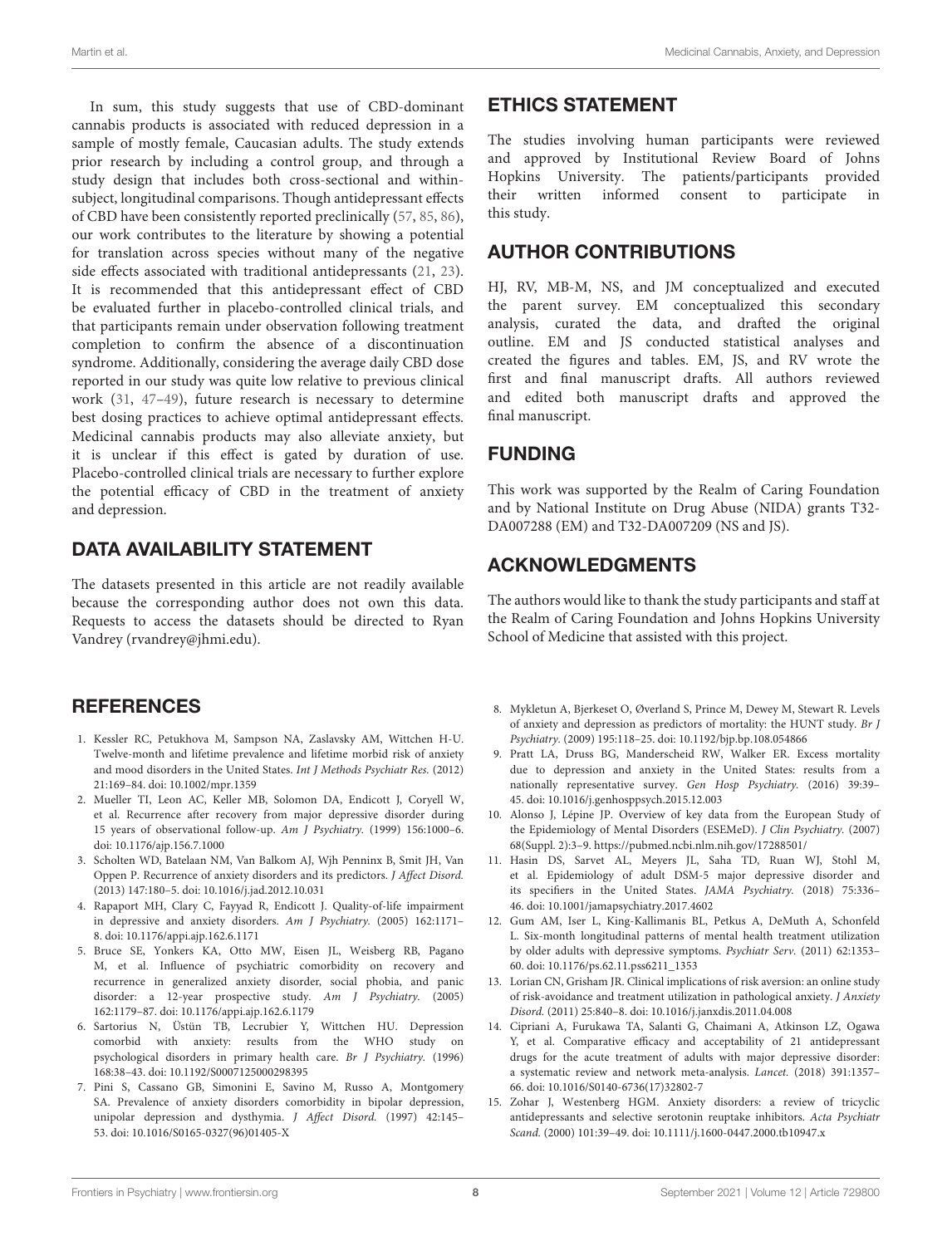- <span id="page-8-0"></span>16. Wouters H, Bouvy ML, Van Geffen ECG, Gardarsdottir H, Stiggelbout AM, Van Dijk L. Antidepressants in primary care: patients' experiences, perceptions, self-efficacy beliefs, and nonadherence. Patient Prefer Adherence. (2014) 8:179–90. doi: [10.2147/PPA.S53748](https://doi.org/10.2147/PPA.S53748)
- <span id="page-8-1"></span>17. Deacon BJ, Abramowitz JS. Patients' perceptions of pharmacological and cognitive-behavioral treatments for anxiety disorders. Behav Ther. (2005) 36:139–45. doi: [10.1016/S0005-7894\(05\)80062-0](https://doi.org/10.1016/S0005-7894(05)80062-0)
- <span id="page-8-2"></span>18. Hollon SD, Thase ME, Markowitz JC. Treatment and prevention of depression. Psychol Sci Public Interes. (2002) 3:39–77. doi: [10.1111/1529-1006.00008](https://doi.org/10.1111/1529-1006.00008)
- <span id="page-8-3"></span>19. Reinhold JA, Rickels K. Pharmacological treatment for generalized anxiety disorder in adults: an update. Expert Opin Pharmacother. (2015) 16:1669– 81. doi: [10.1517/14656566.2015.1059424](https://doi.org/10.1517/14656566.2015.1059424)
- <span id="page-8-4"></span>20. Demyttenaere K, Enzlin P, Dewé W, Boulanger B, De Bie J, De Troyer W, et al. Compliance with antidepressants in a primary care setting, 1: Beyond lack of efficacy and adverse events. J Clin Psychiatry. (2001) 62(Suppl. 22):30–3. <https://pubmed.ncbi.nlm.nih.gov/11599645/>
- <span id="page-8-33"></span>21. Martin RM, Hilton SR, Kerry SM, Richards NM. General practitioners' perceptions of the tolerability of antidepressant drugs: a comparison of selective serotonin reuptake inhibitors and tricyclic antidepressants. BMJ. (1997) 314:646–51. doi: [10.1136/bmj.314.7081.646](https://doi.org/10.1136/bmj.314.7081.646)
- 22. Goethe JW, Woolley SB, Cardoni AA, Woznicki BA, Piez DA. Selective serotonin reuptake inhibitor discontinuation: side effects and other factors that influence medication adherence. J Clin Psychopharmacol. (2007) 27:451-8. doi: [10.1097/jcp.0b013e31815152a5](https://doi.org/10.1097/jcp.0b013e31815152a5)
- <span id="page-8-32"></span>23. Anderson HD, Pace WD, Libby AM, West DR, Valuck RJ. Rates of 5 common antidepressant side effects among new adult and adolescent cases of depression: a retrospective US claims study. Clin Ther. (2012) 34:113– 23. doi: [10.1016/j.clinthera.2011.11.024](https://doi.org/10.1016/j.clinthera.2011.11.024)
- <span id="page-8-5"></span>24. Vanderkooy JD, Kennedy SH, Bagby RM. Antidepressant side effects in depression patients treated in a naturalistic setting: a study of bupropion, moclobemide, paroxetine, sertraline, and venlafaxine. Can J Psychiatry. (2002) 47:174–80. doi: [10.1177/070674370204700208](https://doi.org/10.1177/070674370204700208)
- <span id="page-8-6"></span>25. Hidalgo RB, Tupler LA, Davidson JRT. An effect-size analysis of pharmacologic treatments for generalized anxiety disorder. J Psychopharmacol. (2007) 21:864–72. doi: [10.1177/0269881107076996](https://doi.org/10.1177/0269881107076996)
- <span id="page-8-7"></span>26. Davies J, Read J. A systematic review into the incidence, severity and duration of antidepressant withdrawal effects: are guidelines evidence-based? Addict Behav. (2019) 97:111–21. doi: [10.1016/j.addbeh.2018.08.027](https://doi.org/10.1016/j.addbeh.2018.08.027)
- <span id="page-8-8"></span>27. Sarvet AL, Wall MM, Keyes KM, Olfson M, Cerdá M, Hasin DS. Selfmedication of mood and anxiety disorders with marijuana: higher in states with medical marijuana laws. Drug Alcohol Depend. (2018) 186:10– 5. doi: [10.1016/j.drugalcdep.2018.01.009](https://doi.org/10.1016/j.drugalcdep.2018.01.009)
- 28. Walsh Z, Callaway R, Belle-Isle L, Capler R, Kay R, Lucas P, et al. Cannabis for therapeutic purposes: patient characteristics, access, and reasons for use. Int J Drug Policy. (2013) 24:511–6. doi: [10.1016/j.drugpo.2013.08.010](https://doi.org/10.1016/j.drugpo.2013.08.010)
- <span id="page-8-9"></span>29. Bonn-Miller MO, Boden MT, Bucossi MM, Babson KA. Selfreported cannabis use characteristics, patterns and helpfulness among medical cannabis users. Am J Drug Alcohol Abuse. (2014) 40:23–30. doi: [10.3109/00952990.2013.821477](https://doi.org/10.3109/00952990.2013.821477)
- <span id="page-8-10"></span>30. Glass RM, Uhlenhuth EH, Hartel FW, Schuster CR, Fischman MW. Singledose study of nabilone in anxious volunteers. J Clin Pharmacol. (1981) 21:383S−96S. doi: [10.1002/j.1552-4604.1981.tb02618.x](https://doi.org/10.1002/j.1552-4604.1981.tb02618.x)
- <span id="page-8-11"></span>31. Kayser RR, Haney M, Raskin M, Arout C, Simpson HB. Acute effects of cannabinoids on symptoms of obsessive-compulsive disorder: a human laboratory study. Depress Anxiety. (2020) 37:801–11. doi: [10.1002/da.23032](https://doi.org/10.1002/da.23032)
- <span id="page-8-12"></span>32. Fabre LF, McLendon D. The efficacy and safety of nabilone (a synthetic cannabinoid) in the treatment of anxiety. J Clin Pharmacol. (1981) 21:377S−[82S. doi: 10.1002/j.1552-4604.1981.tb0](https://doi.org/10.1002/j.1552-4604.1981.tb02617.x) 2617.x
- <span id="page-8-13"></span>33. Rey AA, Purrio M, Viveros MP, Lutz B. Biphasic effects of cannabinoids in anxiety responses: CB1 and GABAB receptors in the balance of gabaergic and glutamatergic neurotransmission. Neuropsychopharmacology. (2012) 37:2624–34. doi: [10.1038/npp.2012.123](https://doi.org/10.1038/npp.2012.123)
- <span id="page-8-14"></span>34. Puighermanal E, Busquets-Garcia A, Gomis-González M, Marsicano G, Maldonado R, Ozaita A. Dissociation of the pharmacological effects of THC by mTOR blockade. Neuropsychopharmacology. (2013) 38:1334– 43. doi: [10.1038/npp.2013.31](https://doi.org/10.1038/npp.2013.31)
- <span id="page-8-15"></span>35. Budney AJ, Moore BA, Vandrey R, Hughes JR. The time course and significance of cannabis withdrawal. J Abnorm Psychol. (2003) 112:393– 402. doi: [10.1037/0021-843X.112.3.393](https://doi.org/10.1037/0021-843X.112.3.393)
- <span id="page-8-16"></span>36. Lev-Ran S, Roerecke M, Le Foll B, George TP, McKenzie K, Rehm J. The association between cannabis use and depression: a systematic review and meta-analysis of longitudinal studies. Psychol Med. (2014) 44:797– 810. doi: [10.1017/S0033291713001438](https://doi.org/10.1017/S0033291713001438)
- <span id="page-8-17"></span>37. Mammen G, Rueda S, Roerecke M, Bonato S, Lev-Ran S, Rehm J. Association of cannabis with long-term clinical symptoms in anxiety and mood disorders: a systematic review of prospective studies. J Clin Psychiatry. (2018) 79:17r11839. doi: [10.4088/JCP.17r11839](https://doi.org/10.4088/JCP.17r11839)
- <span id="page-8-18"></span>38. Feingold D, Weiser M, Rehm J, Lev-Ran S. The association between cannabis use and anxiety disorders: results from a populationbased representative sample. Eur Neuropsychopharmacol. (2016) 26:493–505. doi: [10.1016/j.euroneuro.2015.12.037](https://doi.org/10.1016/j.euroneuro.2015.12.037)
- <span id="page-8-19"></span>39. Hill MN, Miller GE, Carrier EJ, Gorzalka BB, Hillard CJ. Circulating endocannabinoids and N-acyl ethanolamines are differentially regulated in major depression and following exposure to social stress. Psychoneuroendocrinology. (2009) 34:1257–62. doi: [10.1016/j.psyneuen.2009.03.013](https://doi.org/10.1016/j.psyneuen.2009.03.013)
- <span id="page-8-20"></span>40. Haj-Dahmane S, Shen RY. Modulation of the serotonin system by endocannabinoid signaling. Neuropharmacology. (2011) 61:414–20. doi: [10.1016/j.neuropharm.2011.02.016](https://doi.org/10.1016/j.neuropharm.2011.02.016)
- <span id="page-8-21"></span>41. Green B, Kavanagh D, Young R. Being stoned: a review of self-reported cannabis effects. Drug Alcohol Rev. (2003) 22:453– 60. doi: [10.1080/09595230310001613976](https://doi.org/10.1080/09595230310001613976)
- <span id="page-8-22"></span>42. Christensen R, Kristensen PK, Bartels EM, Bliddal H, Astrup A. Efficacy and safety of the weight-loss drug rimonabant: a meta-analysis of randomised trials. Lancet. (2007) 370:1706–13. doi: [10.1016/S0140-6736\(07\)61721-8](https://doi.org/10.1016/S0140-6736(07)61721-8)
- <span id="page-8-23"></span>43. Skrabek RQ, Galimova L, Ethans K, Perry D. Nabilone for the treatment of pain in fibromyalgia. J Pain. (2008) 9:164–73. doi: [10.1016/j.jpain.2007.09.002](https://doi.org/10.1016/j.jpain.2007.09.002)
- 44. Frank B, Serpell MG, Hughes J, Matthews JNS, Kapur D. Comparison of analgesic effects and patient tolerability of nabilone and dihydrocodeine for chronic neuropathic pain: randomised, crossover, double blind study. BMJ. (2008) 336:199–201. doi: [10.1136/bmj.39429.619653.80](https://doi.org/10.1136/bmj.39429.619653.80)
- <span id="page-8-24"></span>45. Narang S, Gibson D, Wasan AD, Ross EL, Michna E, Nedeljkovic SS, et al. Efficacy of dronabinol as an adjuvant treatment for chronic pain patients on opioid therapy. J Pain. (2008) 9:254–64. doi: [10.1016/j.jpain.2007.10.018](https://doi.org/10.1016/j.jpain.2007.10.018)
- <span id="page-8-25"></span>46. Babalonis S, Haney M, Malcolm RJ, Lofwall MR, Votaw VR, Sparenborg S, et al. Oral cannabidiol does not produce a signal for abuse liability in frequent marijuana smokers. Drug Alcohol Depend. (2017) 172:9– 13. doi: [10.1016/j.drugalcdep.2016.11.030](https://doi.org/10.1016/j.drugalcdep.2016.11.030)
- <span id="page-8-26"></span>47. Bergamaschi MM, Queiroz RHC, Chagas MHN, De Oliveira DCG, De Martinis BS, Kapczinski F, et al. Cannabidiol reduces the anxiety induced by simulated public speaking in treatment-nave social phobia patients. Neuropsychopharmacology. (2011) 36:1219–26. doi: [10.1038/npp.2011.6](https://doi.org/10.1038/npp.2011.6)
- <span id="page-8-27"></span>48. Crippa JAS, Nogueira Derenusson G, Borduqui Ferrari T, Wichert-Ana L, Duran FLS, Martin-Santos R, et al. Neural basis of anxiolytic effects of cannabidiol (CBD) in generalized social anxiety disorder: a preliminary report. J Psychopharmacol. (2011) 25:121–30. doi: [10.1177/0269881110379283](https://doi.org/10.1177/0269881110379283)
- <span id="page-8-28"></span>49. Masataka N. Anxiolytic effects of repeated cannabidiol treatment in teenagers with social anxiety disorders. Front Psychol. (2019) 10:2466. doi: [10.3389/fpsyg.2019.02466](https://doi.org/10.3389/fpsyg.2019.02466)
- <span id="page-8-29"></span>50. Rodrigues da Silva N, Gomes FV, Sonego AB, Silva NR da, Guimarães FS. Cannabidiol attenuates behavioral changes in a rodent model of schizophrenia through 5-HT1A, but not CB1 and CB2 receptors. Pharmacol Res. (2020) 156:104749. doi: [10.1016/j.phrs.2020.104749](https://doi.org/10.1016/j.phrs.2020.104749)
- 51. Fogaça MV, Reis FMCV, Campos AC, Guimarães FS. Effects of intra-prelimbic prefrontal cortex injection of cannabidiol on anxiety-like behavior: involvement of 5HT1A receptors and previous stressful experience. Eur Neuropsychopharmacol. (2014) 24:410–9. doi: [10.1016/j.euroneuro.2013.10.012](https://doi.org/10.1016/j.euroneuro.2013.10.012)
- <span id="page-8-30"></span>52. Gomes FV, Resstel LBM, Guimarães FS. The anxiolytic-like effects of cannabidiol injected into the bed nucleus of the stria terminalis are mediated by 5-HT1A receptors. Psychopharmacology (Berl). (2011) 213:465– 73. doi: [10.1007/s00213-010-2036-z](https://doi.org/10.1007/s00213-010-2036-z)
- <span id="page-8-31"></span>53. Campos AC, De Paula Soares V, Carvalho MC, Ferreira FR, Vicente MA, Brandão ML, et al. Involvement of serotonin-mediated neurotransmission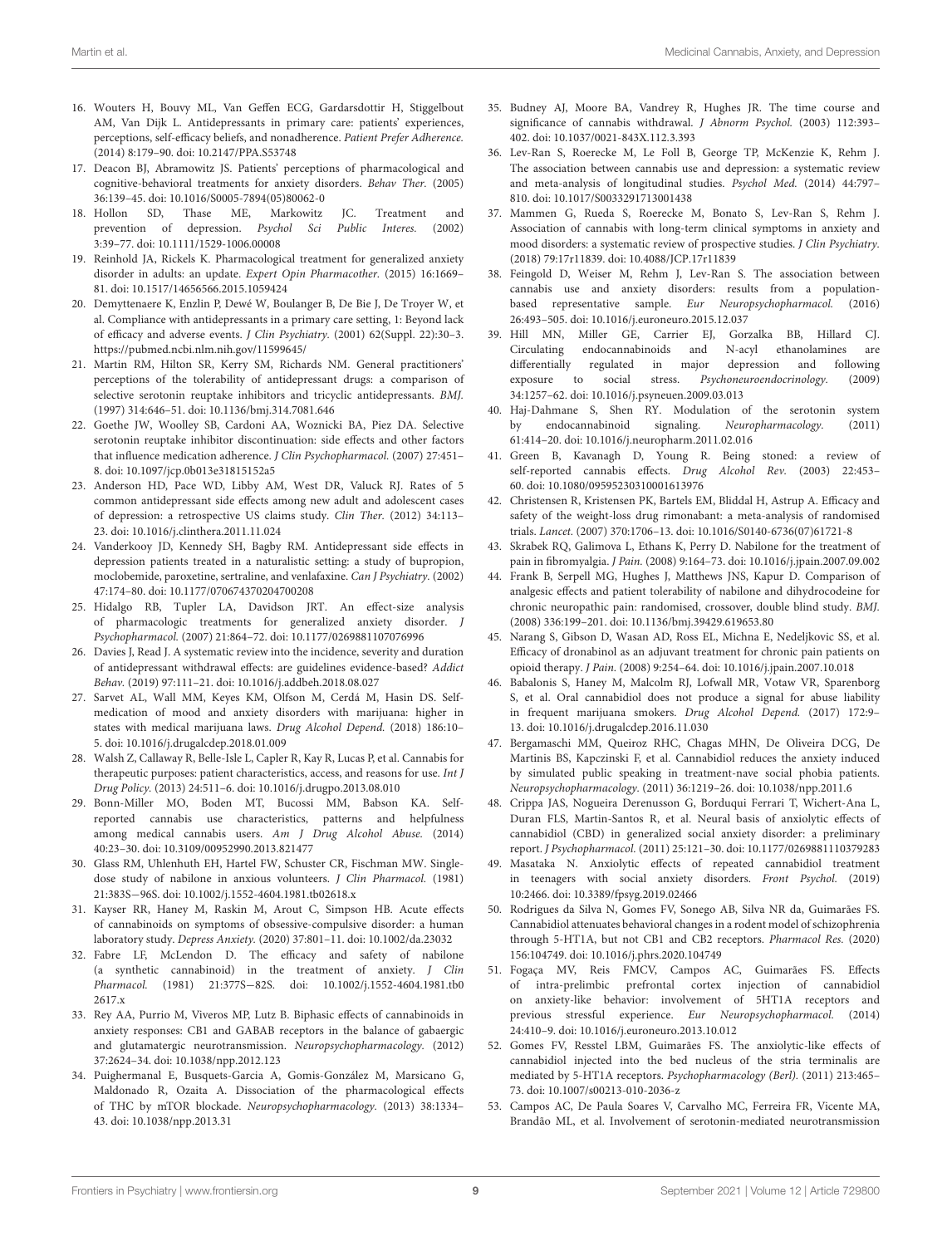in the dorsal periaqueductal gray matter on cannabidiol chronic effects in panic-like responses in rats. Psychopharmacology (Berl). (2013) 226:13– 24. doi: [10.1007/s00213-012-2878-7](https://doi.org/10.1007/s00213-012-2878-7)

- <span id="page-9-0"></span>54. Taylor L, Crockett J, Tayo B, Checketts D, Sommerville K. Abrupt withdrawal of cannabidiol (CBD): a randomized trial. Epilepsy Behav. (2020) 104:106938. doi: [10.1016/j.yebeh.2020.106938](https://doi.org/10.1016/j.yebeh.2020.106938)
- <span id="page-9-1"></span>55. Yocca FD. Neurochemistry and neurophysiology of buspirone and gepirone: interactions at presynaptic and postsynaptic 5-HT1A receptors. J Clin Psychopharmacol. (1990) 10:6S−12S. doi: [10.1097/00004714-199006001-00003](https://doi.org/10.1097/00004714-199006001-00003)
- <span id="page-9-2"></span>56. Rickels K, Schweizer E, Csanalosi I, Case WG, Chung H. Long-term treatment of anxiety and risk of withdrawal: prospective comparison of clorazepate and buspirone. Arch Gen Psychiatry. (1988) 45:444– 50. doi: [10.1001/archpsyc.1988.01800290060008](https://doi.org/10.1001/archpsyc.1988.01800290060008)
- <span id="page-9-3"></span>57. Zanelati TV, Biojone C, Moreira FA, Guimarães FS, Joca SRL. Antidepressantlike effects of cannabidiol in mice: possible involvement of 5-HT 1A receptors. Br J Pharmacol. (2010) 159:122–8. doi: [10.1111/j.1476-5381.2009.00521.x](https://doi.org/10.1111/j.1476-5381.2009.00521.x)
- <span id="page-9-5"></span>58. Linge R, Jiménez-Sánchez L, Campa L, Pilar-Cuéllar F, Vidal R, Pazos A, et al. Cannabidiol induces rapid-acting antidepressant-like effects and enhances cortical 5-HT/glutamate neurotransmission: role of 5-HT1A receptors. Neuropharmacology. (2016) 103:16– 26. doi: [10.1016/j.neuropharm.2015.12.017](https://doi.org/10.1016/j.neuropharm.2015.12.017)
- 59. Abame MA, He Y, Wu S, Xie Z, Zhang J, Gong X, et al. Chronic administration of synthetic cannabidiol induces antidepressant effects involving modulation of serotonin and noradrenaline levels in the hippocampus. Neurosci Lett. (2020) 744:106192. doi: [10.1016/j.neulet.2020.135594](https://doi.org/10.1016/j.neulet.2020.135594)
- <span id="page-9-4"></span>60. Gáll Z, Farkas S, Albert Á, Ferencz E, Vancea S, Urkon M, et al. Effects of chronic cannabidiol treatment in the rat chronic unpredictable mild stress model of depression. Biomolecules. (2020) 10:1–16. doi: [10.3390/biom10050801](https://doi.org/10.3390/biom10050801)
- <span id="page-9-6"></span>61. Sales AJ, Crestani CC, Guimarães FS, Joca SRL. Antidepressantlike effect induced by cannabidiol is dependent on brain serotonin levels. Prog Neuro-Psychopharmacology Biol Psychiatry. (2018) 86:255–61. doi: [10.1016/j.pnpbp.2018.06.002](https://doi.org/10.1016/j.pnpbp.2018.06.002)
- <span id="page-9-7"></span>62. Robinson DS, Rickels K, Feighner J, Fabre LF, Gammans RE, Shrotriya RC, et al. Clinical effects of the 5-HT1A partial agonists in depression: a composite analysis of buspirone in the treatment of depression. J Clin Psychopharmacol. (1990) 10:67S−76S. doi: [10.1097/00004714-199006001-00013](https://doi.org/10.1097/00004714-199006001-00013)
- <span id="page-9-8"></span>63. Appelberg BG, Syvälahti EK, Koskinen TE, Mehtonen OP, Muhonen TT, Naukkarinen HH. Patients with severe depression may benefit from buspirone augmentation of selective serotonin reuptake inhibitors: results from a placebo-controlled, randomized, double-blind, placebo wash-in study. J Clin Psychiatry. (2001) 62:448–52. doi: [10.4088/JCP.v62n0608](https://doi.org/10.4088/JCP.v62n0608)
- <span id="page-9-9"></span>64. Zuardi AW, Shirakawa I, Finkelfarb E, Karniol IG. Action of cannabidiol on the anxiety and other effects produced by δ9-THC in normal subjects. Psychopharmacology (Berl). (1982) 76:245–50. doi: [10.1007/BF00432554](https://doi.org/10.1007/BF00432554)
- <span id="page-9-10"></span>65. Karniol IG, Shirakawa I, Kasinski N, Pfeferman A, Carlini EA. Cannabidiol interferes with the effects of  $\Delta$ 9-tetrahydrocannabinol in man. Eur J Pharmacol. (1974) 28:172–7. doi: [10.1016/0014-2999\(74\)90129-0](https://doi.org/10.1016/0014-2999(74)90129-0)
- <span id="page-9-11"></span>66. Karschner EL, Darwin WD, McMahon RP, Liu F, Wright S, Goodwin RS, et al. Subjective and physiological effects after controlled sativex and oral THC administration. Clin Pharmacol Ther. (2011) 89:400– 7. doi: [10.1038/clpt.2010.318](https://doi.org/10.1038/clpt.2010.318)
- <span id="page-9-12"></span>67. Haney M, Malcolm RJ, Babalonis S, Nuzzo PA, Cooper ZD, Bedi G, et al. Oral cannabidiol does not alter the subjective, reinforcing or cardiovascular effects of smoked cannabis. Neuropsychopharmacology. [\(2016\) 41:1974–82. doi: 10.1038/npp.2](https://doi.org/10.1038/npp.2015.367) 015.367
- <span id="page-9-13"></span>68. Solowij N, Broyd S, Greenwood L marie, van Hell H, Martelozzo D, Rueb K, et al. A randomised controlled trial of vaporised  $\Delta$ 9-tetrahydrocannabinol and cannabidiol alone and in combination in frequent and infrequent cannabis users: acute intoxication effects. Eur Arch Psychiatry Clin Neurosci. (2019) 269:17–35. doi: [10.1007/s00406-019-00978-2](https://doi.org/10.1007/s00406-019-00978-2)
- <span id="page-9-14"></span>69. Klein C, Karanges E, Spiro A, Wong A, Spencer J, Huynh T, et al. Cannabidiol potentiates  $\Delta$ 9-tetrahydrocannabinol (THC) behavioural effects and alters THC pharmacokinetics during acute and chronic treatment in adolescent rats. Psychopharmacology (Berl). (2011) 218:443– 57. doi: [10.1007/s00213-011-2342-0](https://doi.org/10.1007/s00213-011-2342-0)
- 70. Hayakawa K, Mishima K, Hazekawa M, Sano K, Irie K, Orito K, et al. Cannabidiol potentiates pharmacological effects of  $\Delta$ 9-tetrahydrocannabinol via CB1 receptor-dependent mechanism. Brain Res. (2008) 1188:157– 64. doi: [10.1016/j.brainres.2007.09.090](https://doi.org/10.1016/j.brainres.2007.09.090)
- <span id="page-9-15"></span>71. Malone DT, Jongejan D, Taylor DA. Cannabidiol reverses the reduction in social interaction produced by low dose  $\Delta$ 9-tetrahydrocannabinol in rats. Pharmacol Biochem Behav. (2009) 93:91–6. doi: [10.1016/j.pbb.2009.04.010](https://doi.org/10.1016/j.pbb.2009.04.010)
- <span id="page-9-16"></span>72. Tham M, Yilmaz O, Alaverdashvili M, Kelly MEM, Denovan-Wright EM, Laprairie RB. Allosteric and orthosteric pharmacology of cannabidiol and cannabidiol-dimethylheptyl at the type 1 and type 2 cannabinoid receptors. Br J Pharmacol. (2019) 176:1455–69. doi: [10.1111/bph.14440](https://doi.org/10.1111/bph.14440)
- <span id="page-9-17"></span>73. De Petrocellis L, Ligresti A, Moriello AS, Allarà M, Bisogno T, Petrosino S, et al. Effects of cannabinoids and cannabinoid-enriched Cannabis extracts on TRP channels and endocannabinoid metabolic enzymes. Br J Pharmacol. (2011) 163:1479–94. doi: [10.1111/j.1476-5381.2010.01166.x](https://doi.org/10.1111/j.1476-5381.2010.01166.x)
- <span id="page-9-18"></span>74. Alessandria G, Meli R, Infante MT, Vestito L, Capello E, Bandini F. Long-term assessment of the cognitive effects of nabiximols in patients with multiple sclerosis: a pilot study. Clin Neurol Neurosurg. (2020) 196:105990. doi: [10.1016/j.clineuro.2020.105990](https://doi.org/10.1016/j.clineuro.2020.105990)
- <span id="page-9-19"></span>75. Portenoy RK, Ganae-Motan ED, Allende S, Yanagihara R, Shaiova L, Weinstein S, et al. Nabiximols for opioid-treated cancer patients with poorlycontrolled chronic pain: a randomized, placebo-controlled, graded-dose trial. J Pain. (2012) 13:438–49. doi: [10.1016/j.jpain.2012.01.003](https://doi.org/10.1016/j.jpain.2012.01.003)
- <span id="page-9-20"></span>76. Schlienz NJ, Scalsky R, Martin EL, Jackson H, Munson J, Strickland JC, et al. A cross-sectional and prospective comparison of medicinal cannabis users and controls on self-reported health. Cannabis Cannabinoid Res. (2020) 1–11. doi: [10.1089/can.2019.0096](https://doi.org/10.1089/can.2019.0096)
- <span id="page-9-21"></span>77. Zigmond AS, Snaith RP. The hospital anxiety and depression scale. Acta Psychiatr Scand. (1983) 67:361–70. doi: [10.1111/j.1600-0447.1983.tb09716.x](https://doi.org/10.1111/j.1600-0447.1983.tb09716.x)
- <span id="page-9-22"></span>78. The WHOQOL Group. Development of the World Health Organization WHOQOL-BREF quality of life assessment. Psychol Med. (1998) 28:551– 8. doi: [10.1017/S0033291798006667](https://doi.org/10.1017/S0033291798006667)
- <span id="page-9-23"></span>79. Buysse DJ, Reynolds CF, Monk TH, Berman SR, Kupfer DJ. The Pittsburgh Sleep Quality Index: a new instrument for psychiatric practice and research. Psychiatry Res. (1989) 28:193–213. doi: [10.1016/0165-1781\(89\)90047-4](https://doi.org/10.1016/0165-1781(89)90047-4)
- <span id="page-9-24"></span>80. American Psychiatric Association. Diagnostic and Statistical Manual of Mental Disorders, 5th Edn. DSM-5 (2013).
- <span id="page-9-25"></span>81. Hooten WM. Chronic pain and mental health disorders: shared neural mechanisms, epidemiology, and treatment. Mayo Clin Proc. (2016) 91:955– 70. doi: [10.1016/j.mayocp.2016.04.029](https://doi.org/10.1016/j.mayocp.2016.04.029)
- <span id="page-9-26"></span>82. McCaffery M, Beebe A. Pain: Clinical Manual for Nursing Practice. St Louis, MO: C.V. Mosby Company (1989).
- <span id="page-9-28"></span>83. Snaith RP. The hospital anxiety and depression scale. Health Qual Life Outcomes. (2003) 1:29. doi: [10.1186/1477-7525-1-29](https://doi.org/10.1186/1477-7525-1-29~)
- <span id="page-9-27"></span>84. Kuch K, Cox B, Evans RJ, Watson PC, Bubela C. To what extent do anxiety and depression interact with chronic pain? Can J Psychiatry. (1993) 38:36-8. doi: [10.1177/070674379303800110](https://doi.org/10.1177/070674379303800110)
- <span id="page-9-29"></span>85. El-Alfy AT, Ivey K, Robinson K, Ahmed S, Radwan M, Slade D, et al. Antidepressant-like effect of 19-tetrahydrocannabinol and other cannabinoids isolated from Cannabis sativa L. Pharmacol Biochem Behav. [\(2010\) 95:434–42. doi: 10.1016/j.pbb.2010.](https://doi.org/10.1016/j.pbb.2010.03.004) 03.004
- <span id="page-9-30"></span>86. Elbatsh MM, Moklas MAA, Marsden CA, Kendall DA. Antidepressantlike effects of 19-tetrahydrocannabinol and rimonabant in the olfactory bulbectomised rat model of depression. Pharmacol Biochem Behav. [\(2012\) 102:357–65. doi: 10.1016/j.pbb.2012.](https://doi.org/10.1016/j.pbb.2012.05.009) 05.009
- <span id="page-9-31"></span>87. Bair MJ, Robinson RL, Katon W, Kroenke K. Depression and pain comorbidity: a literature review. JAMA Intern Med. (2003) 163:2433– 45. doi: [10.1001/archinte.163.20.2433](https://doi.org/10.1001/archinte.163.20.2433)
- 88. Riemann D, Berger M, Voderholzer U. Sleep and depression results from psychobiological studies: an overview. Biol Psychol. [\(2001\) 57:67–103. doi: 10.1016/S0301-0511\(01\)0](https://doi.org/10.1016/S0301-0511(01)00090-4) 0090-4
- <span id="page-9-32"></span>89. Pyne JM, Patterson TL, Kaplan RM, Gillin JC, Koch WL, Grant I. Assessment of the quality of life of patients with major depression. Psychiatr Serv. [\(1997\) 48:224–30. doi: 10.1176/ps.](https://doi.org/10.1176/ps.48.2.224) 48.2.224